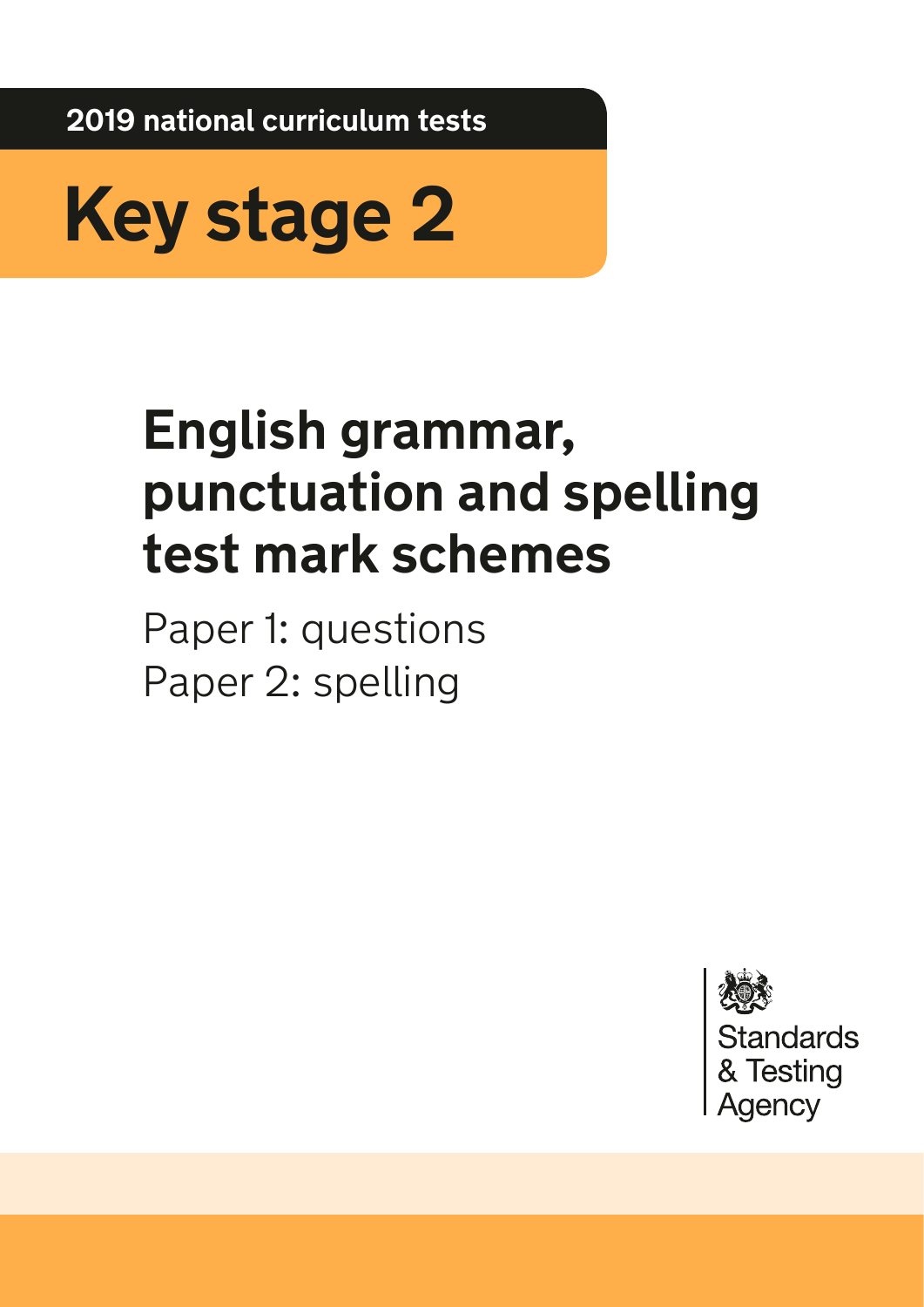## **Contents**

| 1. Introduction                                            | 3              |
|------------------------------------------------------------|----------------|
| 2. Structure of the test                                   | 3              |
| 3. Content domain coverage                                 | 3              |
| 4. Paper 1: questions                                      | $\overline{4}$ |
| 4.1 Content domain coverage for Paper 1: questions         | 4              |
| 4.2 General marking guidance for Paper 1: questions        | 6              |
| 4.3 Explanation of the mark schemes for Paper 1: questions | 8              |
| 5. Mark schemes for Paper 1: questions                     | 9              |
| 6. Paper 2: spelling                                       | 18             |
| 6.1 Content domain coverage for Paper 2: spelling          | 18             |
| 6.2 General marking guidance for Paper 2: spelling         | 18             |
| 6.3 Pupil version of Paper 2: spelling                     | 18             |
| 7. Mark schemes for Paper 2: spelling                      | 19             |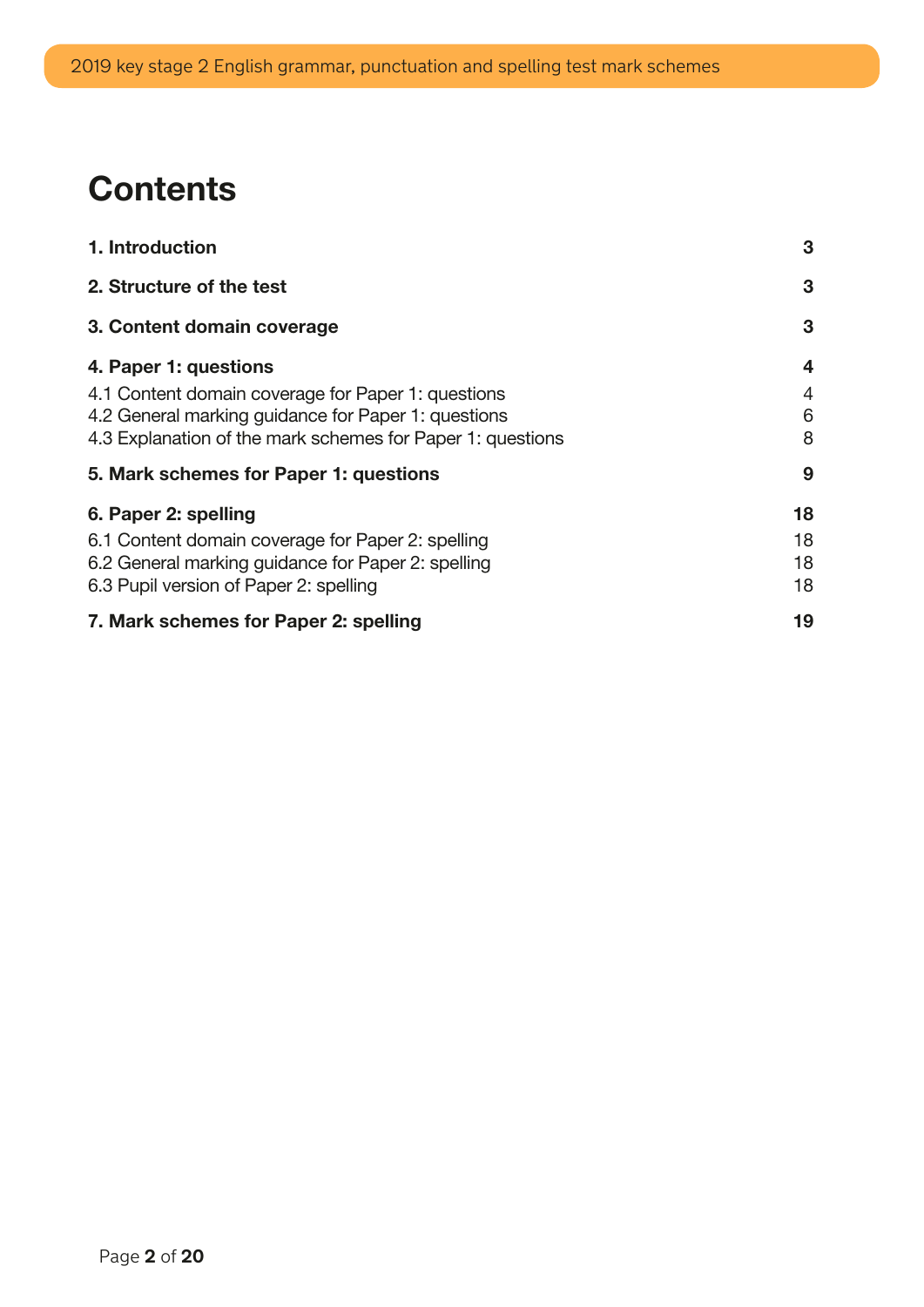## <span id="page-2-0"></span>1. Introduction

The Standards and Testing Agency (STA) is responsible for the development and delivery of statutory tests and assessments. STA is an executive agency of the Department for Education.

The 2019 tests assess the national curriculum. This test has been developed to meet the specification set out in the test framework<sup>1</sup> for English grammar, punctuation and spelling at key stage 2.

A new test and new mark schemes will be produced each year.

Key stage 2 tests are marked by external markers, who receive training to ensure the published mark schemes are applied consistently and fairly. The mark schemes are provided to show teachers how the tests are marked. The pupil examples are based on responses gathered from the test trialling process.

Scaled score conversion tables are not included in this document. Conversion tables will be produced as part of the standards maintenance process. [Scaled score conversion tables](http://www.gov.uk/guidance/scaled-scores-at-key-stage-2)<sup>2</sup> for the 2019 tests will be published in July 2019. The standards confrmation meeting will take place in June 2019.

### 2. Structure of the test

The key stage 2 English grammar, punctuation and spelling test comprises:

- Paper 1: questions (50 marks)
- Paper 2: spelling (20 marks)

## 3. Content domain coverage

The 2019 test meets the specification in the test framework. Tables 1 and 3 set out the areas of the content domain that are assessed in Paper 1 and Paper 2.

<sup>1</sup> [www.gov.uk/government/publications/key-stage-2-english-grammar-punctuation-and-spelling-test-framework](http://www.gov.uk/government/publications/key-stage-2-english-grammar-punctuation-and-spelling-test-framework)

<sup>2</sup> www.gov.uk/guidance/scaled-scores-at-key-stage-2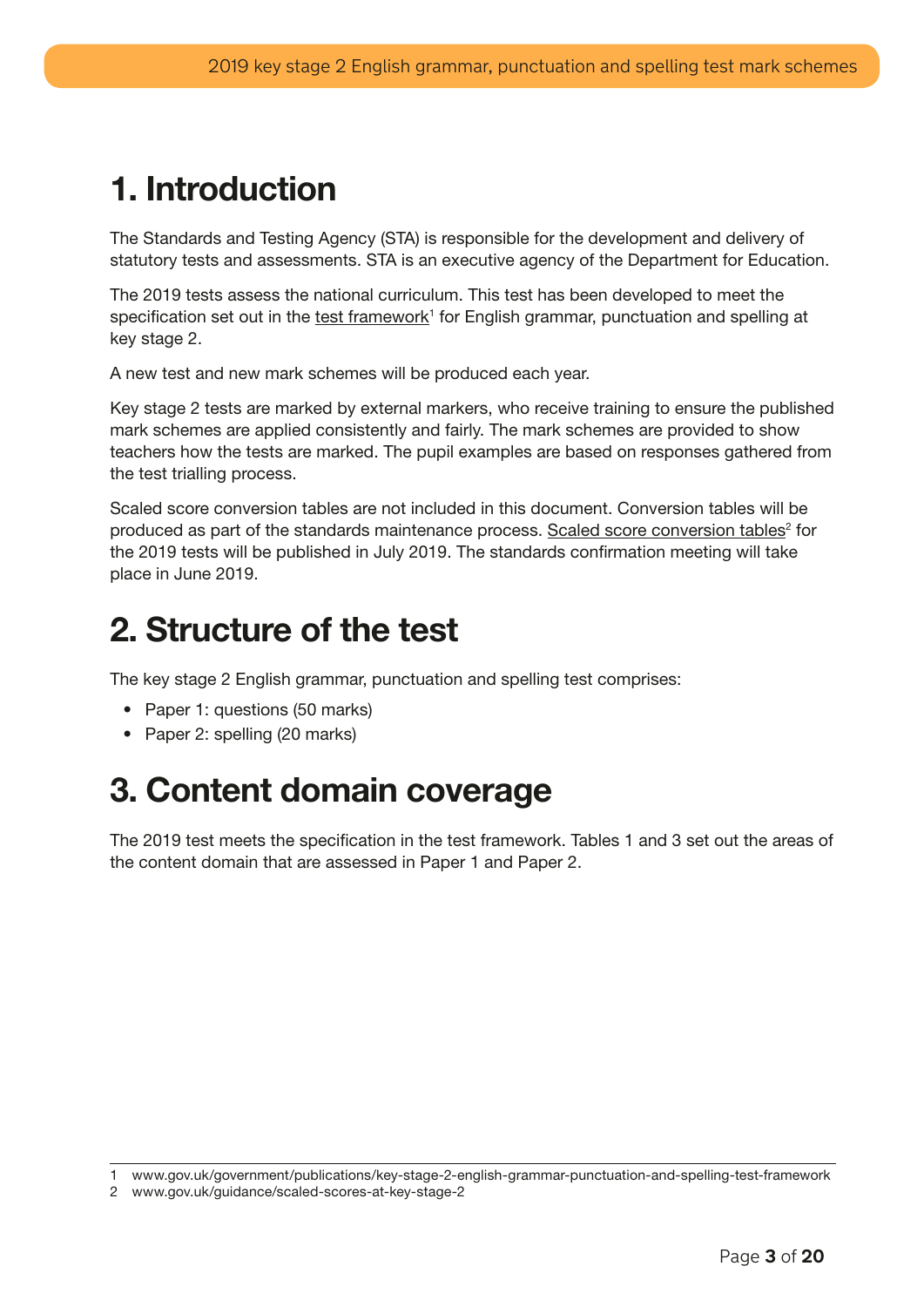## <span id="page-3-0"></span>4. Paper 1: questions

#### 4.1 Content domain coverage for Paper 1: questions

Table 1 sets out the content domain coverage for questions in Paper 1. Information relating to the codes in Table 1 can be found in the key stage 2 English grammar, punctuation and spelling test framework.

#### Table 1: Content domain coverage for questions in Paper 1

|                         | G <sub>1</sub>                         | G <sub>2</sub>               | G <sub>3</sub>                                | G <sub>4</sub>                           | G <sub>5</sub> | G <sub>6</sub> | G7                                      |
|-------------------------|----------------------------------------|------------------------------|-----------------------------------------------|------------------------------------------|----------------|----------------|-----------------------------------------|
| Qu.                     | Grammatical<br>terms / word<br>classes | Functions<br>of<br>sentences | Combining<br>words,<br>phrases<br>and clauses | Verb forms,<br>tenses and<br>consistency | Punctuation    | Vocabulary     | Standard<br>English<br>and<br>formality |
| $\blacksquare$          |                                        |                              |                                               |                                          | $\mathbf{1}$   |                |                                         |
| $\overline{2}$          |                                        |                              |                                               |                                          |                | $\mathbf{1}$   |                                         |
| 3                       |                                        | $\mathbf{1}$                 |                                               |                                          |                |                |                                         |
| $\overline{\mathbf{4}}$ |                                        |                              |                                               |                                          | $\mathbf{1}$   |                |                                         |
| 5                       |                                        |                              |                                               |                                          |                | $\mathbf{1}$   |                                         |
| $\bf 6$                 |                                        |                              |                                               |                                          | $\mathbf{1}$   |                |                                         |
| $\overline{7}$          |                                        |                              |                                               |                                          |                |                | $\mathbf{1}$                            |
| $\bf8$                  | $\mathbf{1}$                           |                              |                                               |                                          |                |                |                                         |
| $\boldsymbol{9}$        | $\mathbf{1}$                           |                              |                                               |                                          |                |                |                                         |
| 10                      |                                        |                              |                                               |                                          | $\mathbf{1}$   |                |                                         |
| 11                      |                                        |                              |                                               |                                          | $\mathbf 1$    |                |                                         |
| 12                      |                                        |                              |                                               |                                          |                | $\mathbf{1}$   |                                         |
| 13                      |                                        |                              |                                               |                                          | $\mathbf{1}$   |                |                                         |
| 14                      |                                        |                              |                                               |                                          |                | $\mathbf{1}$   |                                         |
| 15                      |                                        |                              |                                               |                                          |                |                | $\mathbf 1$                             |
| 16                      |                                        |                              |                                               |                                          | $\mathbf{1}$   |                |                                         |
| 17                      | $\mathbf{1}$                           |                              |                                               |                                          |                |                |                                         |
| 18                      |                                        |                              |                                               |                                          |                | $\mathbf{1}$   |                                         |
| 19                      |                                        |                              | $\mathbf{1}$                                  |                                          |                |                |                                         |
| 20                      |                                        |                              |                                               |                                          | $\mathbf{1}$   |                |                                         |
| 21                      | $\mathbf{1}$                           |                              |                                               |                                          |                |                |                                         |
| 22                      |                                        |                              |                                               |                                          | $\mathbf{1}$   |                |                                         |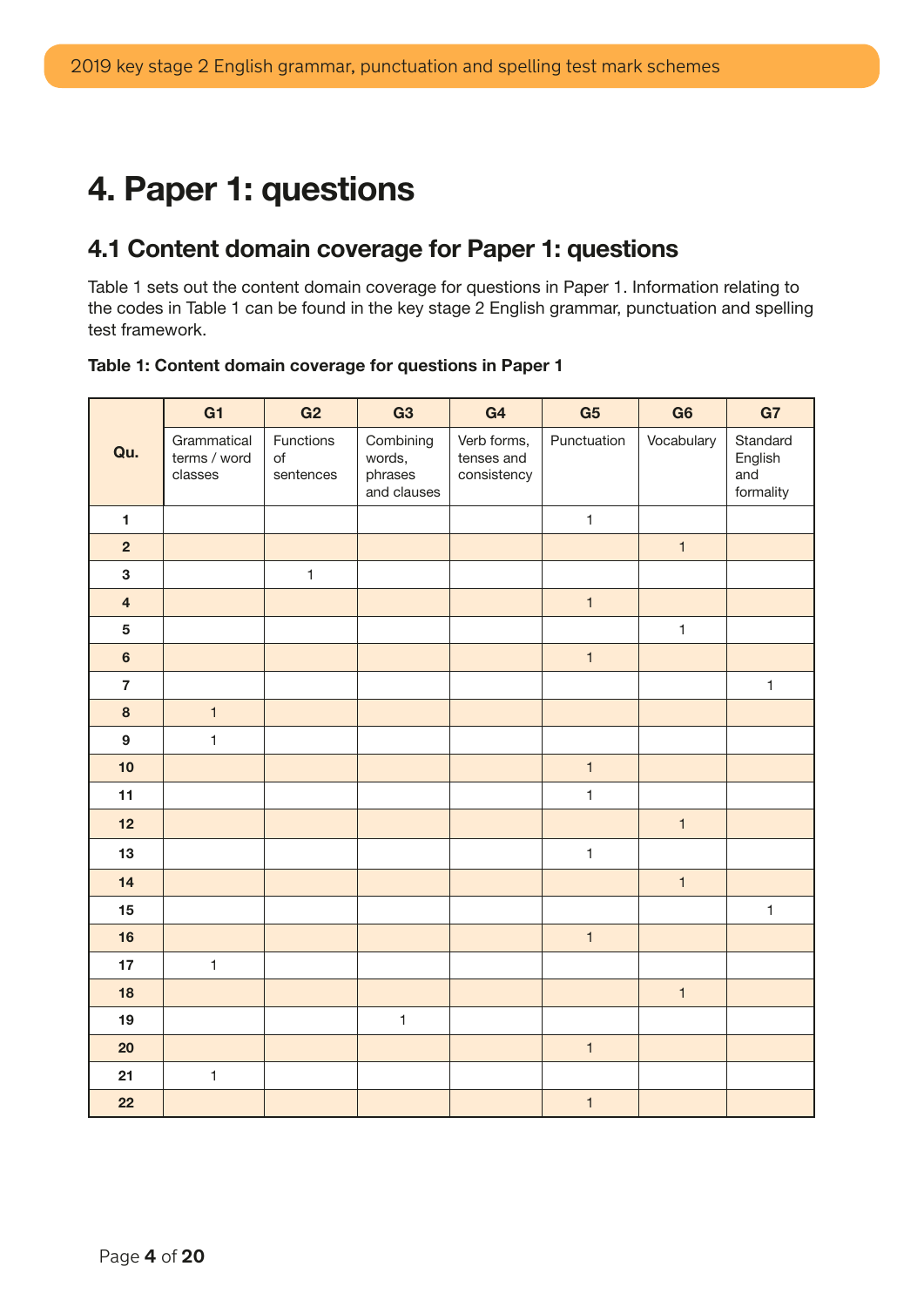|     | G1                                     | G <sub>2</sub>                      | G <sub>3</sub>                                | G <sub>4</sub>                           | G <sub>5</sub> | G <sub>6</sub> | G7                                      |
|-----|----------------------------------------|-------------------------------------|-----------------------------------------------|------------------------------------------|----------------|----------------|-----------------------------------------|
| Qu. | Grammatical<br>terms / word<br>classes | Functions<br>$\circ f$<br>sentences | Combining<br>words,<br>phrases<br>and clauses | Verb forms,<br>tenses and<br>consistency | Punctuation    | Vocabulary     | Standard<br>English<br>and<br>formality |
| 23  |                                        |                                     |                                               |                                          | $\mathbf{1}$   |                |                                         |
| 24  |                                        |                                     |                                               | $\mathbf{1}$                             |                |                |                                         |
| 25  |                                        |                                     |                                               |                                          |                |                | $\mathbf{1}$                            |
| 26  |                                        | $\mathbf{1}$                        |                                               |                                          |                |                |                                         |
| 27  | $\mathbf{1}$                           |                                     |                                               |                                          |                |                |                                         |
| 28  |                                        |                                     |                                               | $\mathbf{1}$                             |                |                |                                         |
| 29  |                                        |                                     |                                               | $\mathbf{1}$                             |                |                |                                         |
| 30  | $\mathbf{1}$                           |                                     |                                               |                                          |                |                |                                         |
| 31  |                                        |                                     |                                               |                                          | $\mathbf 1$    |                |                                         |
| 32  | $\mathbf{1}$                           |                                     |                                               |                                          |                |                |                                         |
| 33  | $\mathbf{1}$                           |                                     |                                               |                                          |                |                |                                         |
| 34  |                                        |                                     |                                               |                                          | $\mathbf{1}$   |                |                                         |
| 35  | $\mathbf{1}$                           |                                     |                                               |                                          |                |                |                                         |
| 36  |                                        |                                     | $\mathbf{1}$                                  |                                          |                |                |                                         |
| 37  | $\mathbf{1}$                           |                                     |                                               |                                          |                |                |                                         |
| 38  |                                        |                                     |                                               | $\mathbf{1}$                             |                |                |                                         |
| 39  |                                        |                                     |                                               | $\mathbf{1}$                             |                |                |                                         |
| 40  |                                        |                                     |                                               |                                          | $\mathbf{1}$   |                |                                         |
| 41  | $\mathbf{1}$                           |                                     |                                               |                                          |                |                |                                         |
| 42  |                                        |                                     |                                               | $\mathbf{1}$                             |                |                |                                         |
| 43  |                                        |                                     |                                               |                                          | $\mathbf{1}$   |                |                                         |
| 44  |                                        |                                     |                                               |                                          |                | $\mathbf{1}$   |                                         |
| 45  |                                        |                                     | $\mathbf{1}$                                  |                                          |                |                |                                         |
| 46  |                                        |                                     |                                               |                                          | $\mathbf{1}$   |                |                                         |
| 47  | $\mathbf{1}$                           |                                     |                                               |                                          |                |                |                                         |
| 48  |                                        |                                     |                                               |                                          | $\mathbf{1}$   |                |                                         |
| 49  | $\mathbf{1}$                           |                                     |                                               |                                          |                |                |                                         |
| 50  |                                        |                                     | $\mathbf{1}$                                  |                                          |                |                |                                         |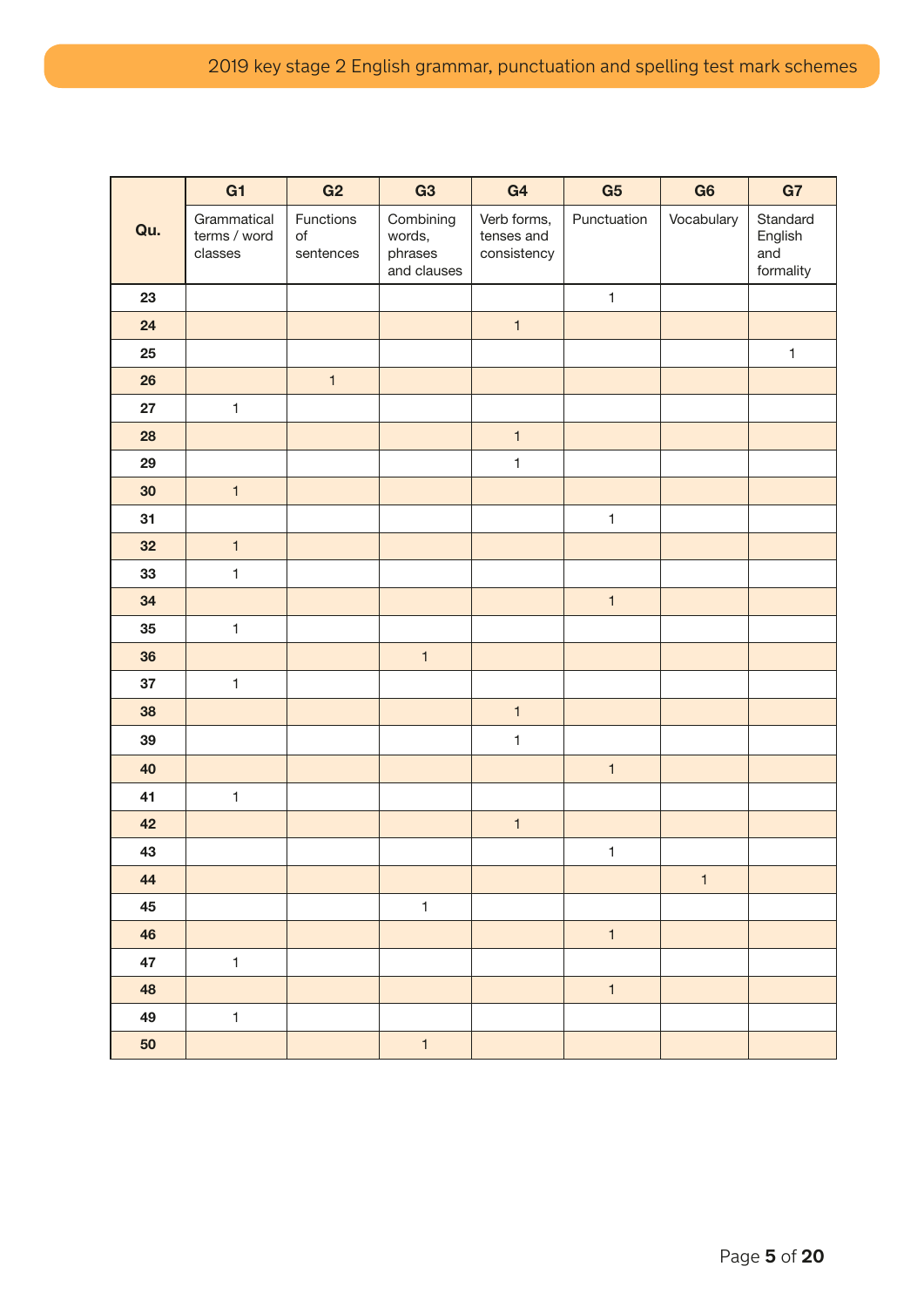#### <span id="page-5-0"></span>4.2 General marking guidance for Paper 1: questions

To ensure consistency of marking, the most frequent procedural queries are listed in Table 2, along with the action the marker will take.

#### Recording marks awarded

Marking takes place on screen, with markers viewing scanned images of pupils' responses. Marks are entered into the marking system in accordance with the guidance for the on-screen marking software.

For each question, markers record the award of 1 or 0 marks as appropriate, according to the mark scheme criteria. There is provision in the software to record questions not attempted. The software aggregates marks automatically.

The following guidance applies to all questions in Paper 1.

#### Table 2: General marking principles for Paper 1

|                                                    | <b>Accept</b>                                                                                                                                                                 | Do not accept                                                                                                                                                                                                |
|----------------------------------------------------|-------------------------------------------------------------------------------------------------------------------------------------------------------------------------------|--------------------------------------------------------------------------------------------------------------------------------------------------------------------------------------------------------------|
| <b>Tick boxes</b><br>and tables                    | any unambiguous indication<br>$\bullet$<br>of the correct answer, e.g.<br>• the box is crossed rather<br>than ticked<br>• the correct answer is<br>circled rather than ticked | answers in which more<br>than the required number of<br>boxes have been ticked                                                                                                                               |
| <b>Circling or</b><br>underlining of<br>the answer | any unambiguous indication<br>of the correct answer,<br>such as the answer being<br>enclosed within a box                                                                     | answers in which more<br>than the required number of<br>words have been circled /<br>underlined<br>answers in which the<br>correct answer is circled /<br>underlined, together with any<br>surrounding words |
| <b>Drawing lines to</b><br>'match' boxes           | lines that do not touch the<br>$\bullet$<br>boxes, provided the intention<br>is clear                                                                                         | multiple lines drawn to / from<br>$\bullet$<br>the same box (unless this is<br>a question requirement)                                                                                                       |
| <b>Labelling</b>                                   | clear labels, whether they<br>use the full vocabulary<br>required by the question<br>or an unambiguous<br>abbreviation, e.g. 'V' for<br>'verb'                                | ambiguity in labelling, e.g.<br>the use of 'AD' or 'A' where<br>a distinction is required<br>between 'adjective' and<br>'adverb'                                                                             |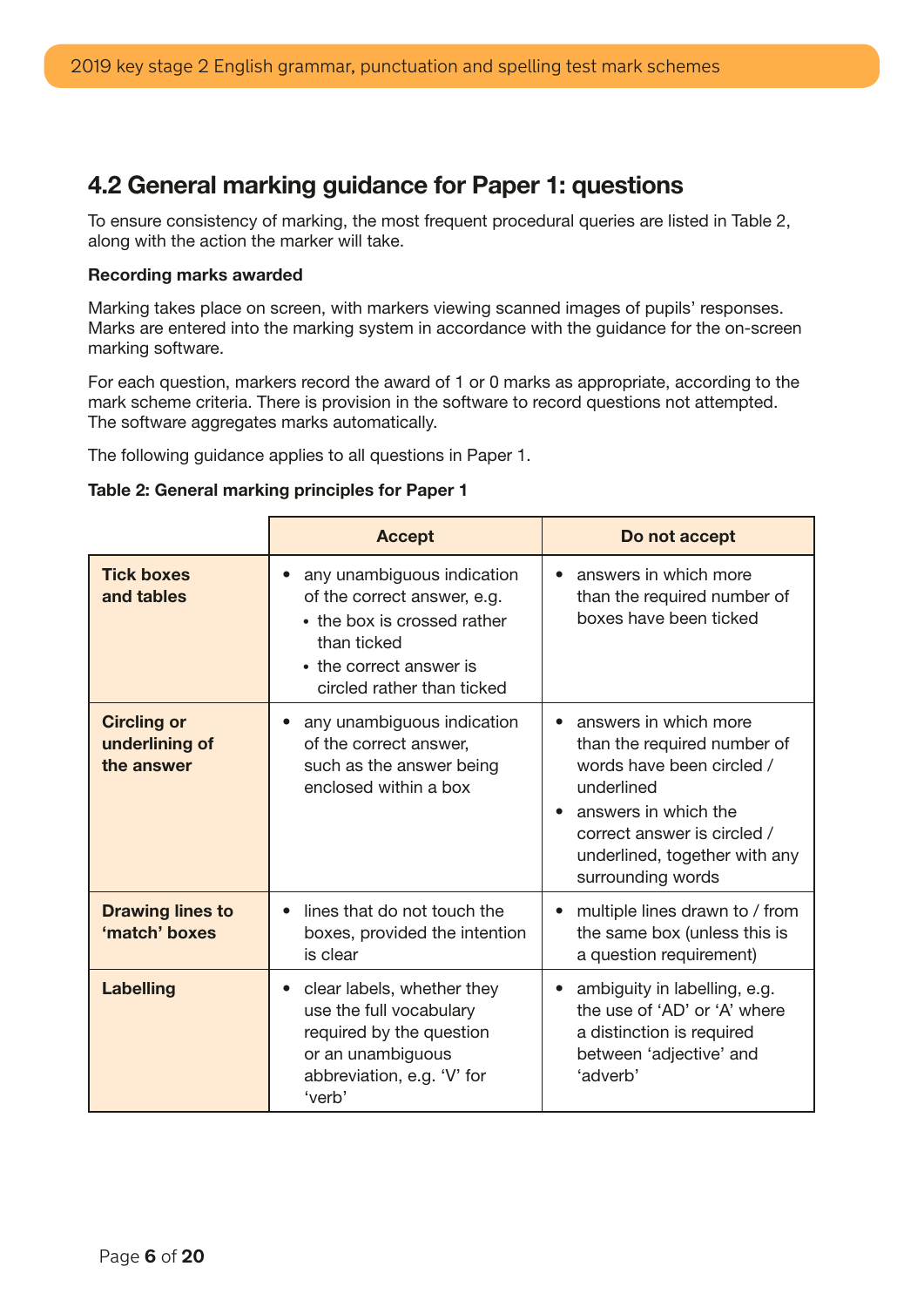|                                         | <b>Accept</b>                                                                                                                                                                                                                                                                                                                                                   | Do not accept                                                                                                                                                                                                                                                                                                                   |
|-----------------------------------------|-----------------------------------------------------------------------------------------------------------------------------------------------------------------------------------------------------------------------------------------------------------------------------------------------------------------------------------------------------------------|---------------------------------------------------------------------------------------------------------------------------------------------------------------------------------------------------------------------------------------------------------------------------------------------------------------------------------|
| <b>Punctuation</b>                      | correctly formed punctuation<br>that is clear, unambiguous<br>and recognisable as the<br>required punctuation mark                                                                                                                                                                                                                                              | punctuation that is<br>$\bullet$<br>ambiguous, e.g. if it is<br>unclear whether the mark is<br>a comma or full stop                                                                                                                                                                                                             |
| <b>Sentences and</b><br>capital letters | a sentence that has an<br>initial capital letter and an<br>appropriate punctuation<br>mark indicating the end of<br>the sentence<br>capital letters that are clear<br>and unambiguous<br>Where letters do not have<br>unique capital letter forms, the<br>height of the capital letter will<br>be equal to, or greater than, that<br>of letters with ascenders. | answers in which capital<br>letters are omitted or placed<br>inappropriately in a sentence,<br>or where an entire word is<br>capitalised                                                                                                                                                                                        |
| <b>Spelling</b>                         | incorrect spellings of the<br>correct response if no<br>specific mark scheme<br>guidance is given                                                                                                                                                                                                                                                               | incorrect spellings of<br>$\bullet$<br>answers for which the mark<br>scheme requires correct<br>spelling<br>Correct spelling is required<br>for the award of the mark for<br>the majority of questions<br>in Paper 1, especially for<br>questions assessing contracted<br>forms, verb forms, plurals,<br>prefixes and suffixes. |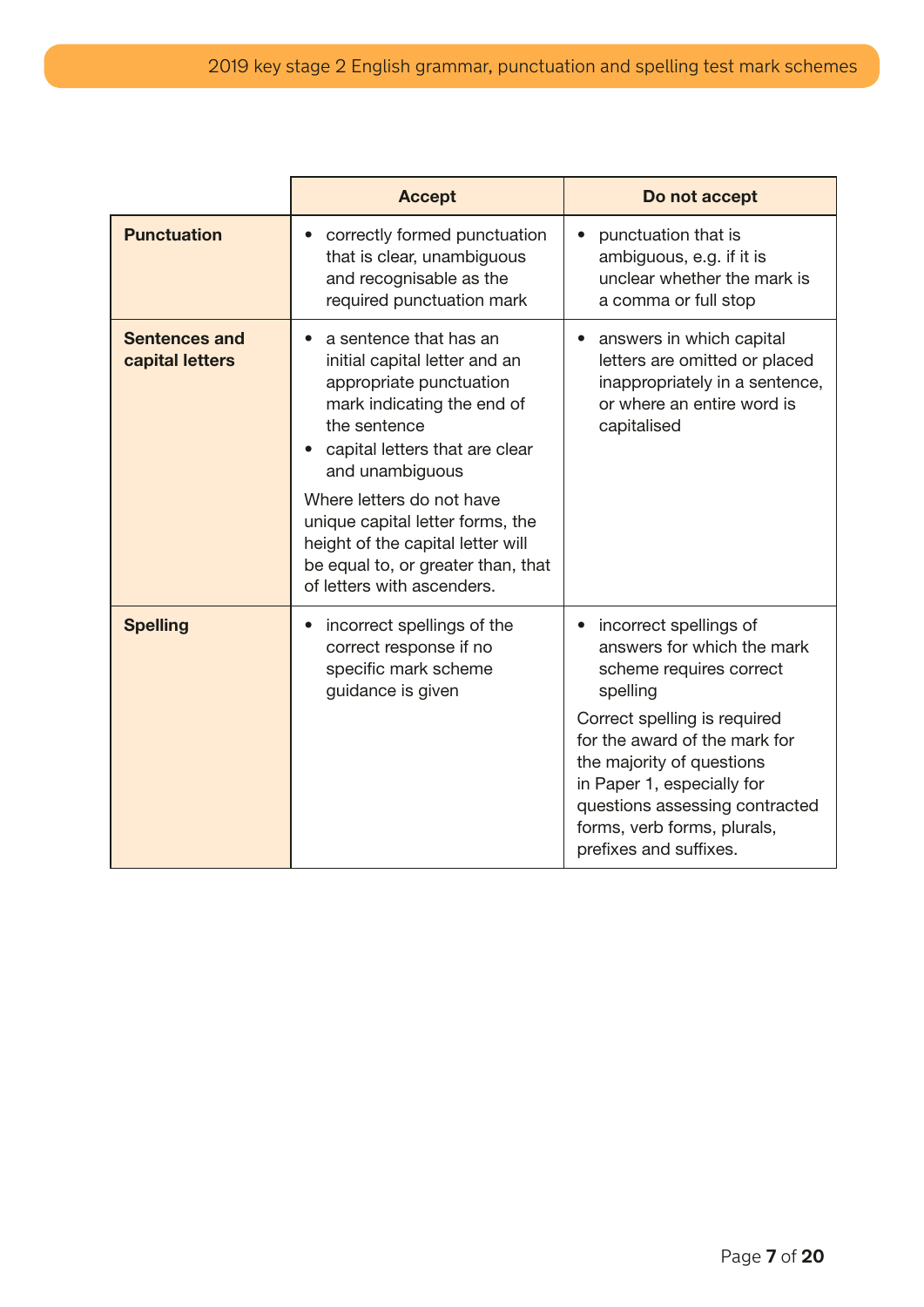<span id="page-7-0"></span>

|                                                 | <b>Accept</b>                                                                                                                                                                                                                                                                                                                                                                                                | Do not accept                                                                                                   |
|-------------------------------------------------|--------------------------------------------------------------------------------------------------------------------------------------------------------------------------------------------------------------------------------------------------------------------------------------------------------------------------------------------------------------------------------------------------------------|-----------------------------------------------------------------------------------------------------------------|
| <b>Answers outside</b><br>the expected<br>space | a correct answer given<br>$\bullet$<br>somewhere other than the<br>answer space, provided it is<br>not contradicted by another<br>answer written elsewhere<br>correct answers that are<br>$\bullet$<br>written in the 'blank' within a<br>question, rather than in the<br>expected space below it<br>correct answers in which the<br>pupil has written out a word<br>or sentence that is already<br>provided | answers that are given<br>outside the expected space<br>and contradicted by another<br>answer written elsewhere |
| <b>More than one</b><br>answer given            | multiple answers that are<br>$\bullet$<br>all correct according to the<br>mark scheme                                                                                                                                                                                                                                                                                                                        | responses where both<br>$\bullet$<br>the correct and incorrect<br>answers are given                             |
| <b>Handwriting</b>                              | answers that are clear,<br>unambiguous and<br>recognisable, including<br>letters that have been<br>reversed, but which are still<br>clearly identifiable to the<br>marker                                                                                                                                                                                                                                    | answers that are unclear or<br>ambiguous                                                                        |
| <b>Crossed-out</b><br>answers                   | correct answers that replace<br>a crossed-out attempt                                                                                                                                                                                                                                                                                                                                                        | crossed-out answers                                                                                             |

#### 4.3 Explanation of the mark schemes for Paper 1: questions

The mark schemes contain the following information for each question:

- the question number
- the question from the test paper
- what is required to answer each question either a correct answer or examples of different types of creditworthy response
- how many marks are available for the question
- any additional guidance that may be relevant
- the content domain reference.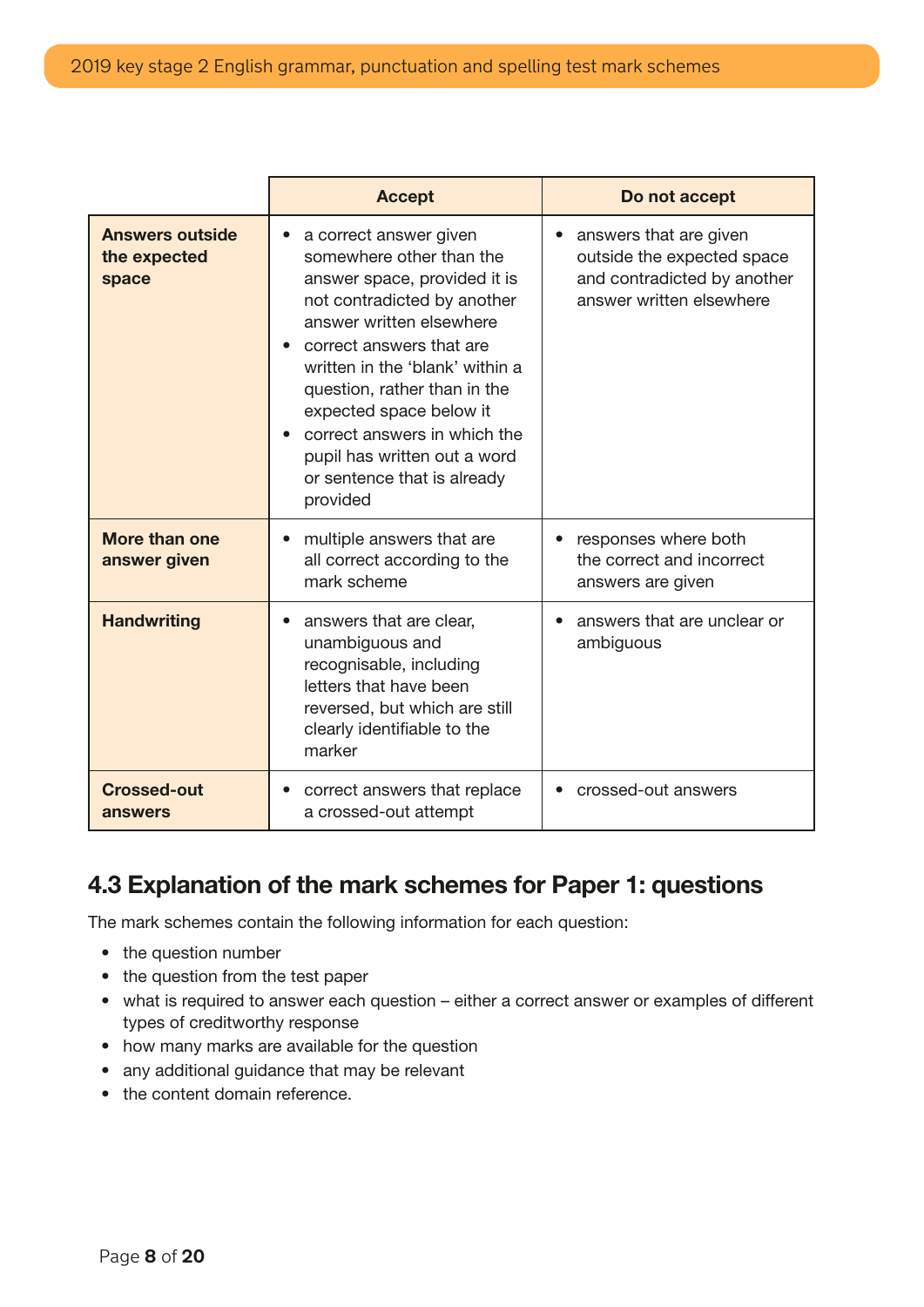## <span id="page-8-0"></span>5. Mark schemes for Paper 1: questions

| Qu.                                       | Requirement                                                                                            |                 |                |  | <b>Mark</b>    |
|-------------------------------------------|--------------------------------------------------------------------------------------------------------|-----------------|----------------|--|----------------|
| 1<br>G5.3<br>G2.2                         | Did she play tennis on your team last year                                                             | $\sqrt{}$       |                |  | 1 <sub>m</sub> |
| 2 <sup>2</sup><br>G6.3                    | Award 1 mark for all four correct.                                                                     |                 |                |  | 1 <sub>m</sub> |
|                                           | <b>Word</b><br><b>Suffix</b>                                                                           |                 |                |  |                |
|                                           | accomplish<br>ful                                                                                      |                 |                |  |                |
|                                           | forgive<br>ment                                                                                        |                 |                |  |                |
|                                           | ish<br>joy                                                                                             |                 |                |  |                |
|                                           | fool<br>ness                                                                                           |                 |                |  |                |
| $3\overline{3}$<br>G2.2                   | Award 1 mark for a correctly completed table.                                                          |                 |                |  |                |
| G2.3                                      | <b>Sentence</b>                                                                                        | <b>Question</b> | <b>Command</b> |  |                |
|                                           | Do your stretches before you exercise                                                                  |                 | ✓              |  |                |
|                                           | Do you prefer tennis or cricket                                                                        | $\checkmark$    |                |  |                |
|                                           | Do the boys always go running in<br>the morning                                                        | ✓               |                |  |                |
|                                           | Do take some water with you<br>to football practice                                                    |                 | ✓              |  |                |
| $\overline{\mathbf{4}}$<br>G5.6b<br>G1.6a | Award 1 mark for a correctly placed comma.<br>Every night, Dad and my brother take the dog for a walk. |                 |                |  | 1 <sub>m</sub> |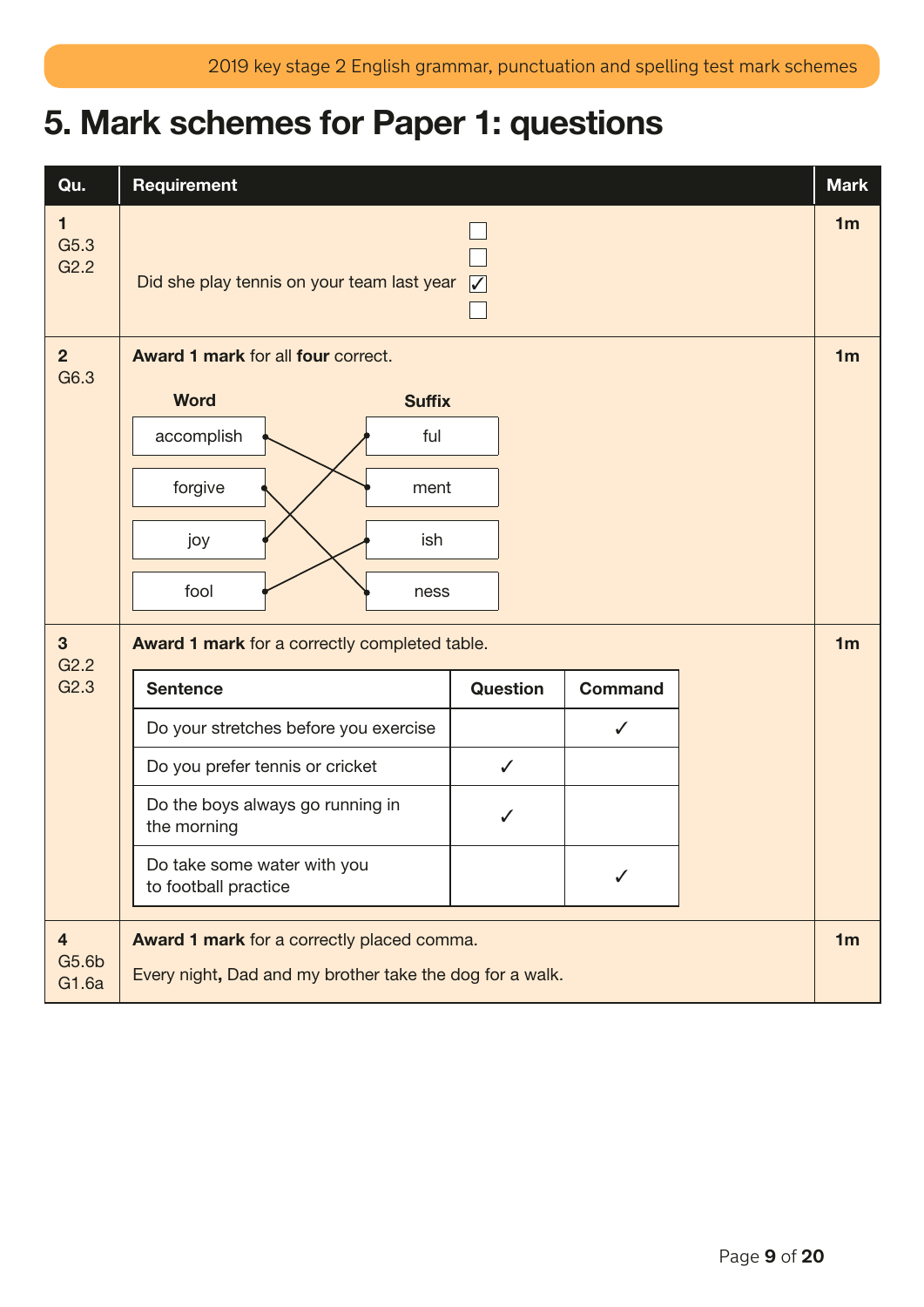| Qu.                    | Requirement                                                                                                              | <b>Mark</b>    |  |  |
|------------------------|--------------------------------------------------------------------------------------------------------------------------|----------------|--|--|
| $5\phantom{1}$<br>G6.2 | Award 1 mark for all four correct.                                                                                       | 1 <sub>m</sub> |  |  |
|                        | <b>Prefix</b><br><b>Word</b>                                                                                             |                |  |  |
|                        | inter<br>approval                                                                                                        |                |  |  |
|                        | dis<br>circle                                                                                                            |                |  |  |
|                        | social<br>semi                                                                                                           |                |  |  |
|                        | action<br>anti                                                                                                           |                |  |  |
| 6<br>G5.4              | What is the temperature now<br>$\sqrt{}$                                                                                 | 1 <sub>m</sub> |  |  |
| $\overline{7}$<br>G7.1 | <b>Award 1 mark</b> for the correct word circled in each box.                                                            | 1 <sub>m</sub> |  |  |
|                        | them<br>good.<br>did                                                                                                     |                |  |  |
|                        | those<br>well.<br>done                                                                                                   |                |  |  |
| 8                      | Award 1 mark for an appropriate relative pronoun written in lower case, i.e.                                             | 1 <sub>m</sub> |  |  |
| G1.5b                  | • Everyone loved the music that was played last night.<br>• Everyone loved the music <i>which</i> was played last night. |                |  |  |
|                        | Do not accept misspellings.                                                                                              |                |  |  |
| 9 <sup>°</sup>         |                                                                                                                          | 1 <sub>m</sub> |  |  |
| G1.2                   | Make sure you lock the gate before you leave.<br>$\sqrt{}$                                                               |                |  |  |
|                        |                                                                                                                          |                |  |  |
| 10                     | Award 1 mark for a correctly placed semi-colon.                                                                          |                |  |  |
| G5.11                  | Frank would like to go to Cornwall next summer; he might also                                                            |                |  |  |
|                        | visit France in the spring.                                                                                              |                |  |  |
| 11<br>G5.9             | Award 1 mark for a correctly placed pair of brackets.                                                                    | 1 <sub>m</sub> |  |  |
|                        | Using public transport (such as buses and trains) can reduce                                                             |                |  |  |
|                        | pollution.                                                                                                               |                |  |  |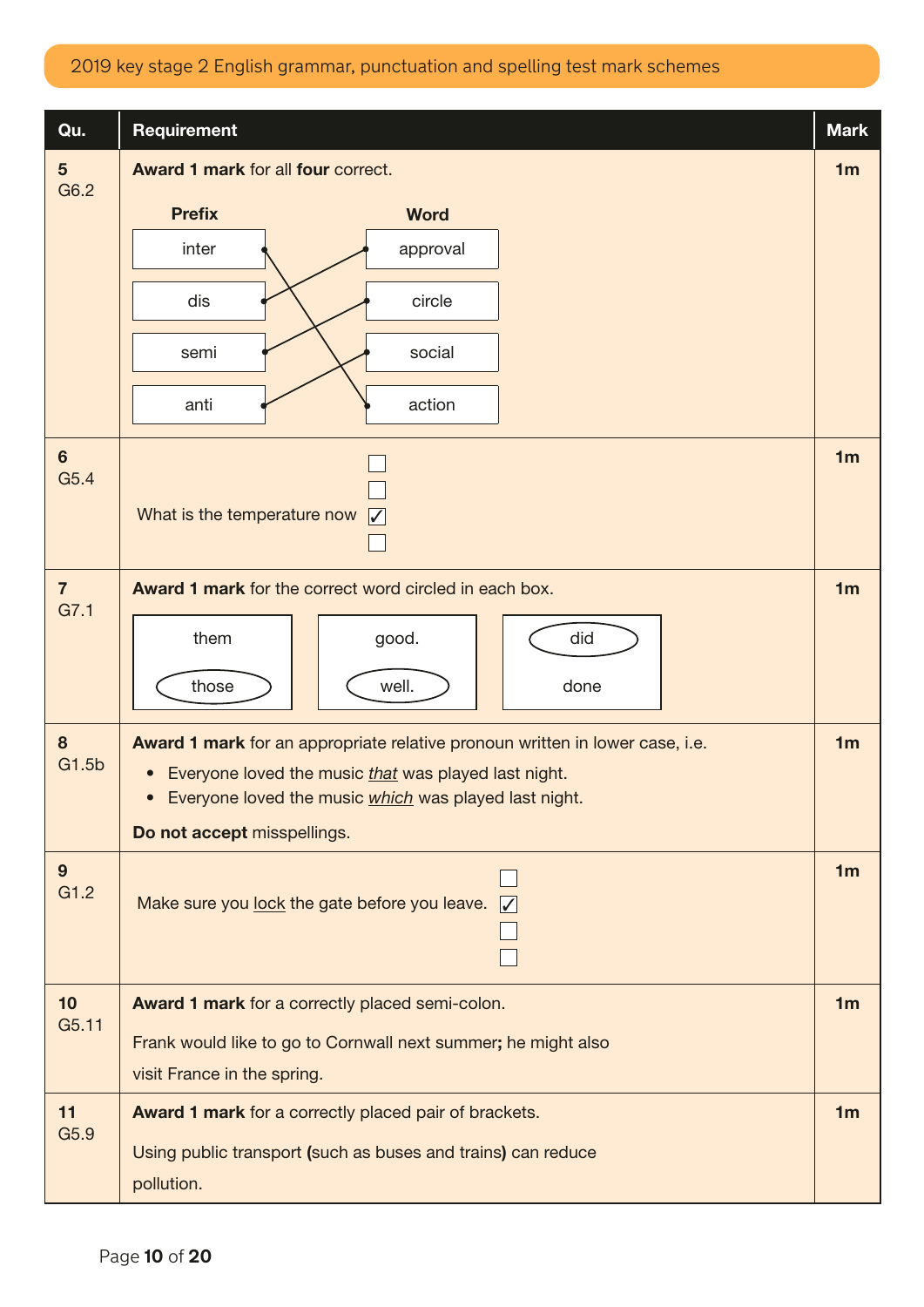| Qu.                | Requirement                                                                                                                                                                                                               | <b>Mark</b>    |
|--------------------|---------------------------------------------------------------------------------------------------------------------------------------------------------------------------------------------------------------------------|----------------|
| 12<br>G6.2<br>G6.4 | many $\sqrt{\phantom{a}}$                                                                                                                                                                                                 | 1 <sub>m</sub> |
| 13<br>G5.9         | I will be running a half marathon - 13 miles - next week! $\nabla$                                                                                                                                                        | 1 <sub>m</sub> |
| 14<br>G6.1         | easy<br>$\boldsymbol{V}$                                                                                                                                                                                                  | 1 <sub>m</sub> |
| 15<br>G7.2         | The team were defeated due to mistakes that they made. $\nabla$                                                                                                                                                           | 1 <sub>m</sub> |
| 16<br>G5.13        | The class teacher praised the well behaved and helpful group of<br>year six children.                                                                                                                                     | 1 <sub>m</sub> |
| 17<br>G1.5         | a pronoun<br>$\sqrt{}$                                                                                                                                                                                                    | 1 <sub>m</sub> |
| 18<br>G6.1         | <b>Award 1 mark</b> for the correct words circled.<br>Having queued for over an hour, Sanjit found that his (tolerance)<br>was being severely tested. Most of the other children had lost<br>patience and gone elsewhere. | 1 <sub>m</sub> |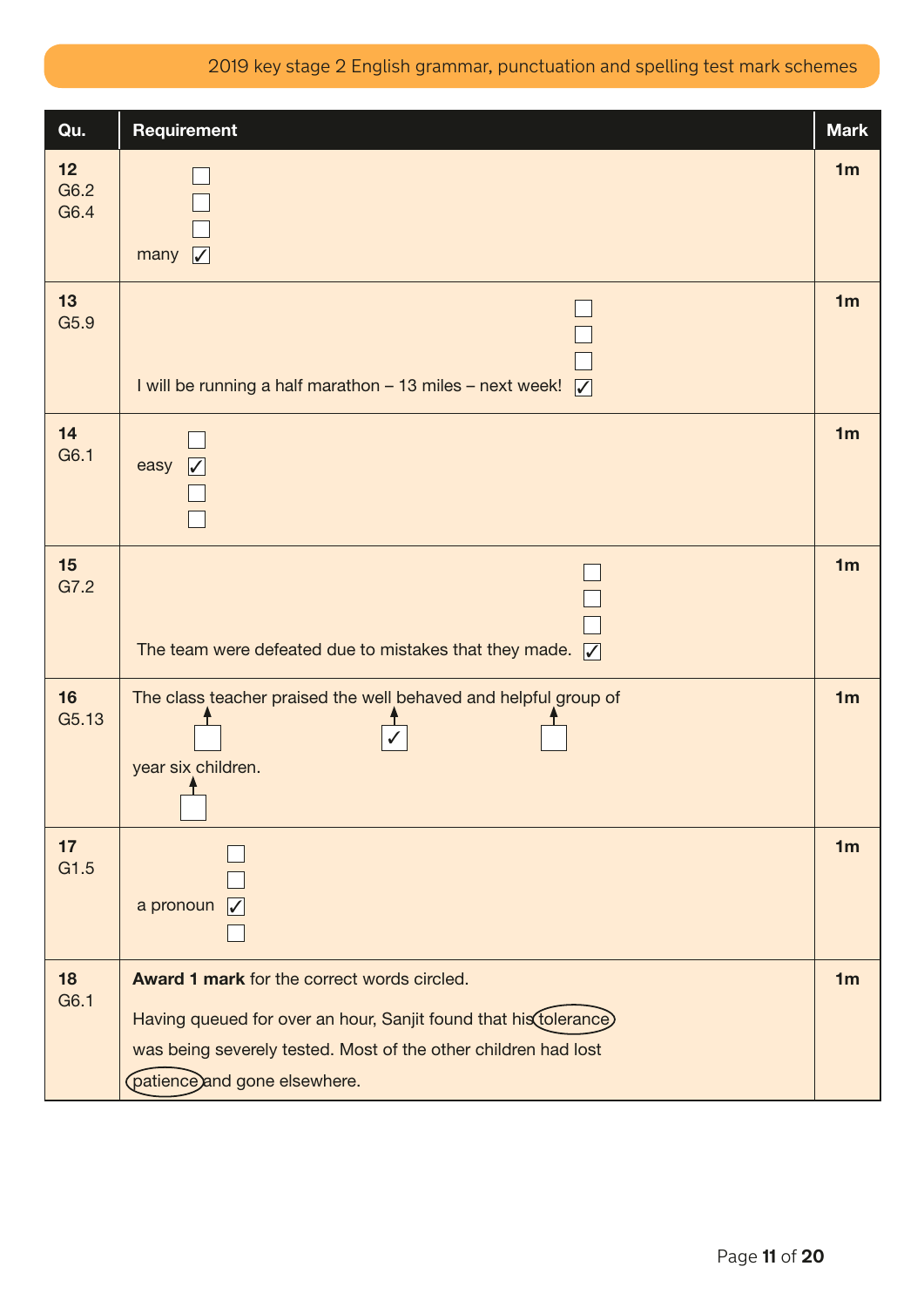| Qu.         | <b>Requirement</b>                                                                                                                                                                                                                       | <b>Mark</b>    |
|-------------|------------------------------------------------------------------------------------------------------------------------------------------------------------------------------------------------------------------------------------------|----------------|
| 19<br>G3.4  | Award 1 mark for <i>subordinate clause</i> or an abbreviation that makes the intention clear,<br>e.g.<br>subordinate<br>$\bullet$<br>sub clause<br>subordinating<br>There are no spelling or punctuation requirements for this question. | 1 <sub>m</sub> |
| 20<br>G5.12 | <b>Award 1 mark</b> for a correctly placed dash.<br>It was a very exciting lesson - we learnt how parachutes<br>work and designed one of our own.                                                                                        | 1 <sub>m</sub> |
| 21<br>G1.5a | a possessive pronoun                                                                                                                                                                                                                     | 1 <sub>m</sub> |
| 22<br>G5.10 | Award 1 mark for a correctly placed colon.<br>Joshua had mastered two new skateboarding skills: he could do a<br>perfect aerial jump and execute a complete 180 degree turn.                                                             | 1 <sub>m</sub> |
| 23<br>G5.5  | Award 1 mark for three correctly placed commas.<br>She wore a dark red skirt, a woollen jumper, a scarf with<br>matching hat, thick socks and black boots.                                                                               | 1 <sub>m</sub> |
| 24<br>G4.2  | We sat and ate our lunch once we had found a sunny picnic spot.                                                                                                                                                                          | 1 <sub>m</sub> |
| 25<br>G7.3  | <b>Award 1 mark for</b><br>Hope you can make it to my birthday party next week! It's going to be<br>great! The venue is yet to be confirmed. I'm still checking out a couple<br>of places.                                               | 1 <sub>m</sub> |
| 26<br>G2.3  | Award 1 mark for the correct word circled.<br>To see pictures of the rugby match, (click) here.                                                                                                                                          | 1 <sub>m</sub> |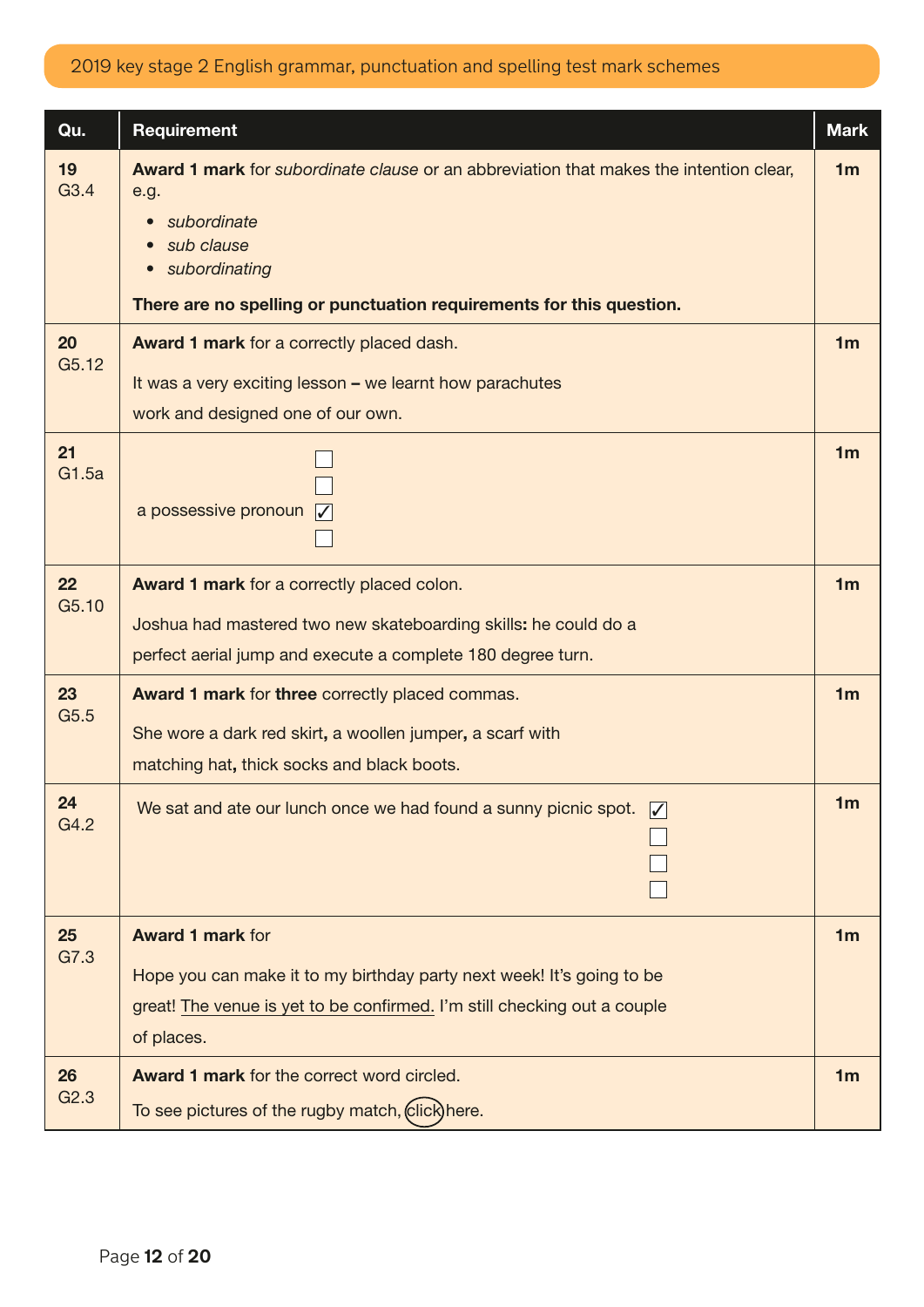| Qu.                | Requirement                                                                                                                                             | <b>Mark</b>    |
|--------------------|---------------------------------------------------------------------------------------------------------------------------------------------------------|----------------|
| 27<br>G1.9         | Sam baked cakes for charity and he sold them at breaktime.<br>S<br>S<br>$\mathbf O$<br>$\mathbf O$                                                      | 1 <sub>m</sub> |
| 28<br>G4.1a        | Award 1 mark for both correct.<br>The sky begins to look darker as the storm approaches.<br>approached<br>began<br>Do not accept misspellings of verbs. | 1 <sub>m</sub> |
| 29<br>G4.1b        | My dad has this bike now.<br>$\sqrt{}$                                                                                                                  | 1 <sub>m</sub> |
| 30<br>G1.3         | <b>Award 1 mark for all three correct.</b><br>He made his way up the cobbled) street, striding like the<br>(bold)and determined man he was.             | 1 <sub>m</sub> |
| 31<br>G5.7         | Our parents always say, "Work hard and do your best."<br>$\sqrt{}$                                                                                      | 1 <sub>m</sub> |
| 32<br>G1.6<br>G6.3 | The clothes are folded neatly.                                                                                                                          | 1 <sub>m</sub> |
| 33<br>G1.4         | <b>Award 1 mark</b> for conjunction(s).<br>There are no spelling or punctuation requirements for this question.                                         | 1 <sub>m</sub> |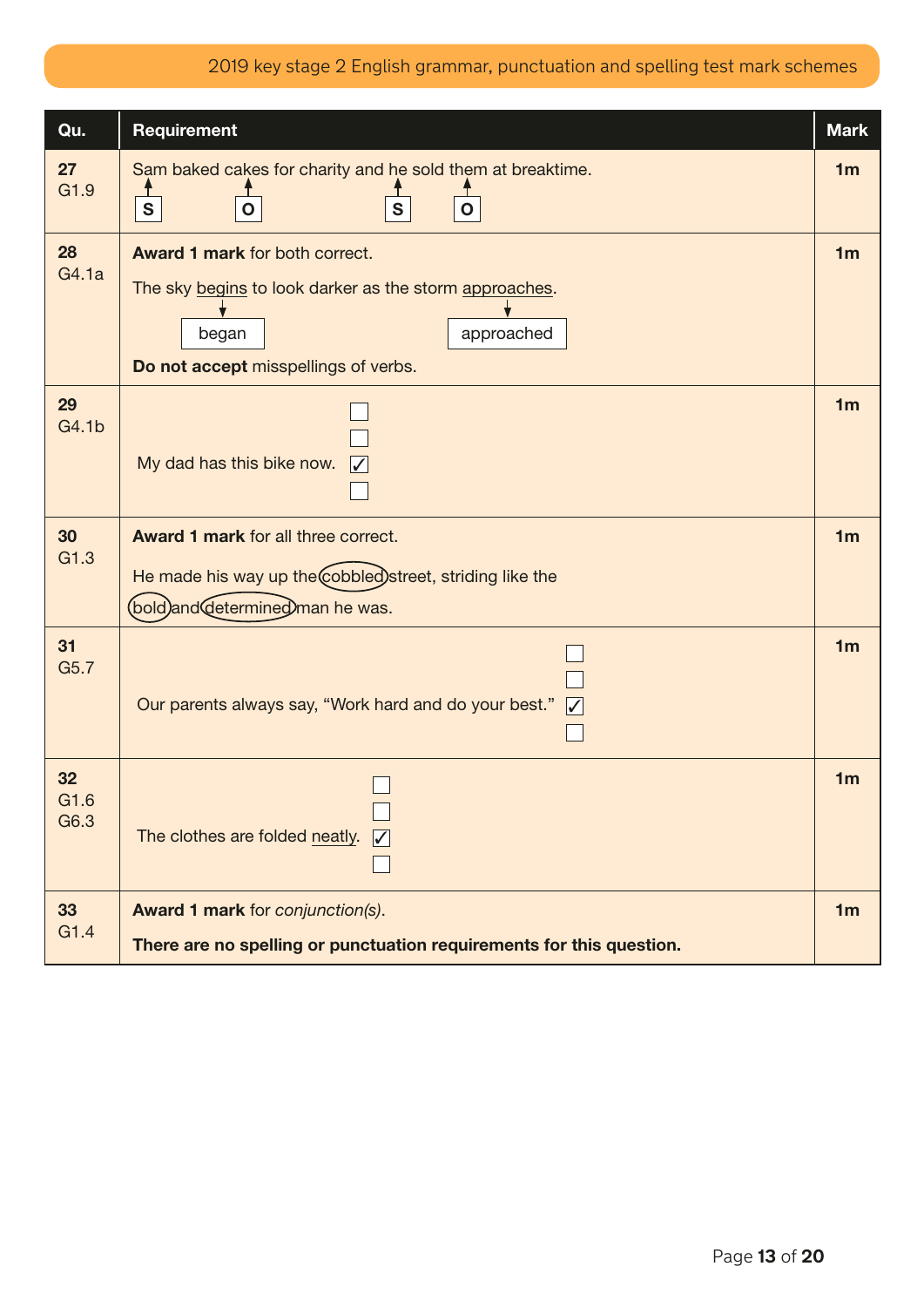| Qu.         | Requirement                                                                                                                                                                                            | <b>Mark</b>    |
|-------------|--------------------------------------------------------------------------------------------------------------------------------------------------------------------------------------------------------|----------------|
| 34<br>G5.6a | Award 1 mark for an explanation that there are three named people in the second<br>sentence, e.g.                                                                                                      | 1 <sub>m</sub> |
|             | In the second one there are three people called Jake, Thomas and Lily.<br>$\bullet$                                                                                                                    |                |
|             | There are more people in the second sentence.<br>$\bullet$<br>In the first one, there are two people and in the second one there are three.<br>$\bullet$<br>1. Two people 2. Three people<br>$\bullet$ |                |
|             | Also accept responses that demonstrate understanding without referring to the second<br>sentence, e.g.                                                                                                 |                |
|             | • There are only two people called Jake Thomas and Lily in the first sentence.<br>• In the first one, Thomas is Jake's surname and not another person.                                                 |                |
|             | Do not accept responses that do not explain specifically how the meaning has<br>changed, e.g.                                                                                                          |                |
|             | • It uses it for a list.                                                                                                                                                                               |                |
|             | • It changes the number of people.                                                                                                                                                                     |                |
|             | There are no spelling or punctuation requirements for this question.                                                                                                                                   |                |
| 35          | <b>Award 1 mark for</b>                                                                                                                                                                                | 1 <sub>m</sub> |
| G1.6a       | Last week, Ruby went swimming and played football.                                                                                                                                                     |                |
| 36          | <b>Award 1 mark</b> for a grammatically correct relative clause, e.g.                                                                                                                                  | 1 <sub>m</sub> |
| G3.1a       | His sister, who is at high school, is learning to speak Polish.<br>$\bullet$                                                                                                                           |                |
|             | His sister, whose hair is red, is learning to speak Polish.<br>$\bullet$                                                                                                                               |                |
|             | His sister, who's called Tara, is learning to speak Polish.<br>$\bullet$                                                                                                                               |                |
|             | His sister, who studied French last year, is learning to speak Polish.<br>$\bullet$<br>• His sister, who had always wanted to travel, is learning to speak Polish.                                     |                |
|             | His sister, who will be going to Poland soon, is learning to speak Polish.                                                                                                                             |                |
|             | Do not accept a grammatically incorrect relative clause, e.g.                                                                                                                                          |                |
|             | His sister, which is 15, is learning to speak Polish.<br>$\bullet$                                                                                                                                     |                |
|             | His sister, that is at university, is learning to speak Polish.<br>$\bullet$                                                                                                                           |                |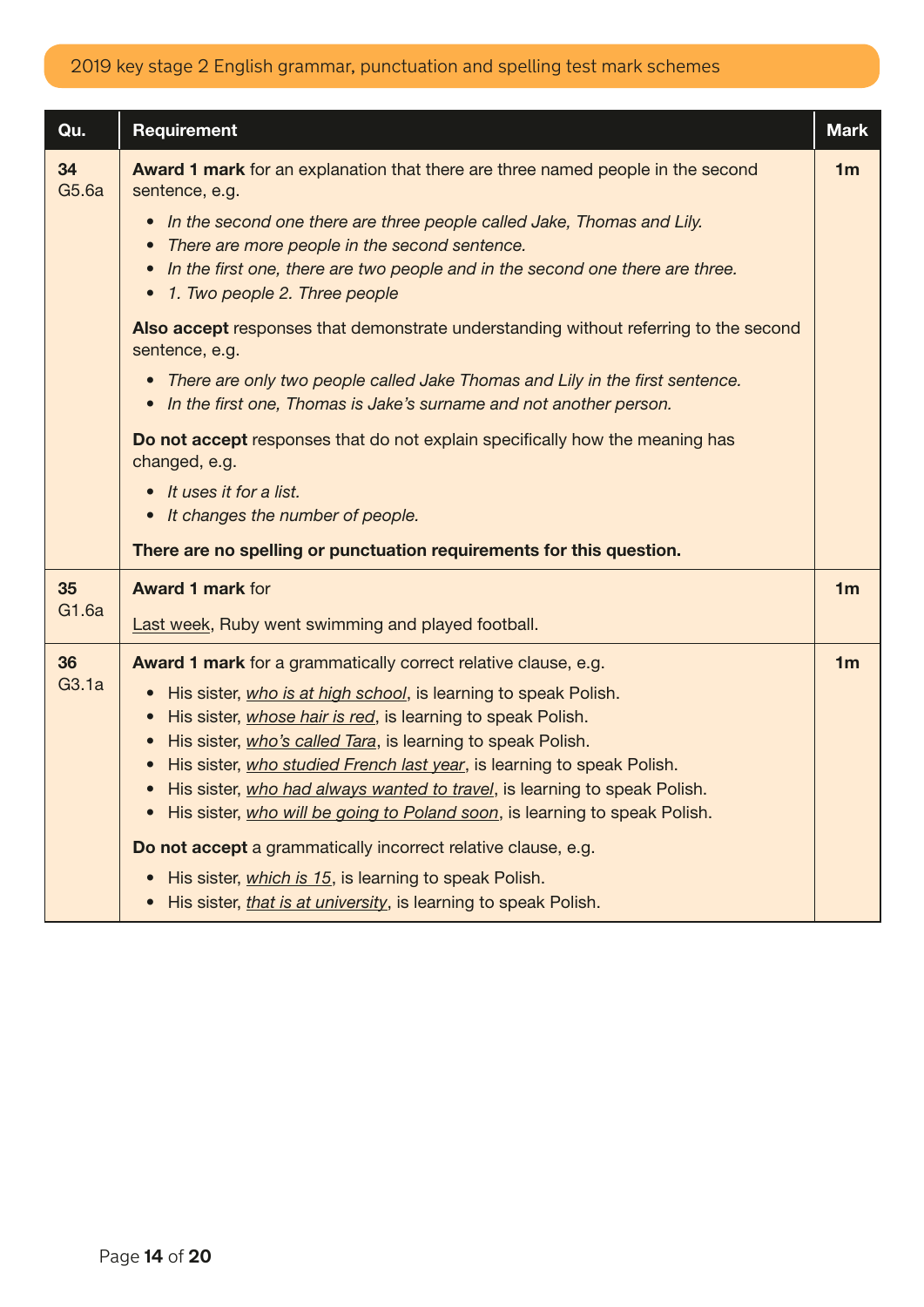| Qu.                | <b>Requirement</b>                                                                                                                                                                                                                               | <b>Mark</b>    |
|--------------------|--------------------------------------------------------------------------------------------------------------------------------------------------------------------------------------------------------------------------------------------------|----------------|
| 37<br>G1.4<br>G3.4 | <b>Award 1 mark</b> for a response explaining that the conjunction changes how the actions<br>in the sentence are connected to time, e.g.                                                                                                        | 1 <sub>m</sub> |
|                    | • In the second one, the conjunction shows that the actions were happening at the<br>same time.                                                                                                                                                  |                |
|                    | • In sentence one, they listened to music when they had finished lunch; in sentence<br>two, they listened to music and ate lunch at the same time.<br>When you add in 'while' it says they are listening to music and having lunch.<br>$\bullet$ |                |
|                    | • In the first one, it is talking about what they did after lunch but in the second one, it<br>is talking about what they did during lunch.                                                                                                      |                |
|                    | It means they listened to music while they were eating their lunch.<br>$\bullet$                                                                                                                                                                 |                |
|                    | Also accept responses that demonstrate understanding without referring to the second<br>sentence, e.g.                                                                                                                                           |                |
|                    | • In the first one, they ate their lunch and then they listened to the music.                                                                                                                                                                    |                |
|                    | Do not accept responses that do not explain how the conjunction changes the<br>meaning of the sentence, e.g.                                                                                                                                     |                |
|                    | • It changes when they did it.                                                                                                                                                                                                                   |                |
|                    | There are no spelling or punctuation requirements for this question.                                                                                                                                                                             |                |
| 38                 | Award 1 mark for the correct word circled.                                                                                                                                                                                                       | 1 <sub>m</sub> |
| G4.1c              | Kate hoped that she (would) see goats and sheep at the farm.                                                                                                                                                                                     |                |
| 39                 | <b>Award 1 mark</b> for a correctly punctuated sentence using the passive, e.g.                                                                                                                                                                  | 1 <sub>m</sub> |
| G4.4               | The fence was damaged by the wind.<br>$\bullet$                                                                                                                                                                                                  |                |
|                    | The fence was damaged by wind.<br>$\bullet$                                                                                                                                                                                                      |                |
|                    | The fence was damaged.<br>$\bullet$                                                                                                                                                                                                              |                |
|                    | <b>Also accept</b>                                                                                                                                                                                                                               |                |
|                    | The fence got damaged by (the) wind.<br>$\bullet$                                                                                                                                                                                                |                |
|                    | The fence got damaged.                                                                                                                                                                                                                           |                |
|                    | Do not accept a change to the verb or tense, e.g.                                                                                                                                                                                                |                |
|                    | The fence is damaged.<br>The fence was destroyed.                                                                                                                                                                                                |                |
|                    | Do not accept misspellings of verb forms.                                                                                                                                                                                                        |                |
| 40                 | Award 1 mark for two commas and a semi-colon in the correct places.                                                                                                                                                                              | 1 <sub>m</sub> |
| G5.6b<br>G5.11     | Last Wednesday, we performed a play at school; I invited my                                                                                                                                                                                      |                |
|                    | parents to come and watch. When I first went on stage, I was                                                                                                                                                                                     |                |
|                    | so nervous that I nearly forgot my lines.                                                                                                                                                                                                        |                |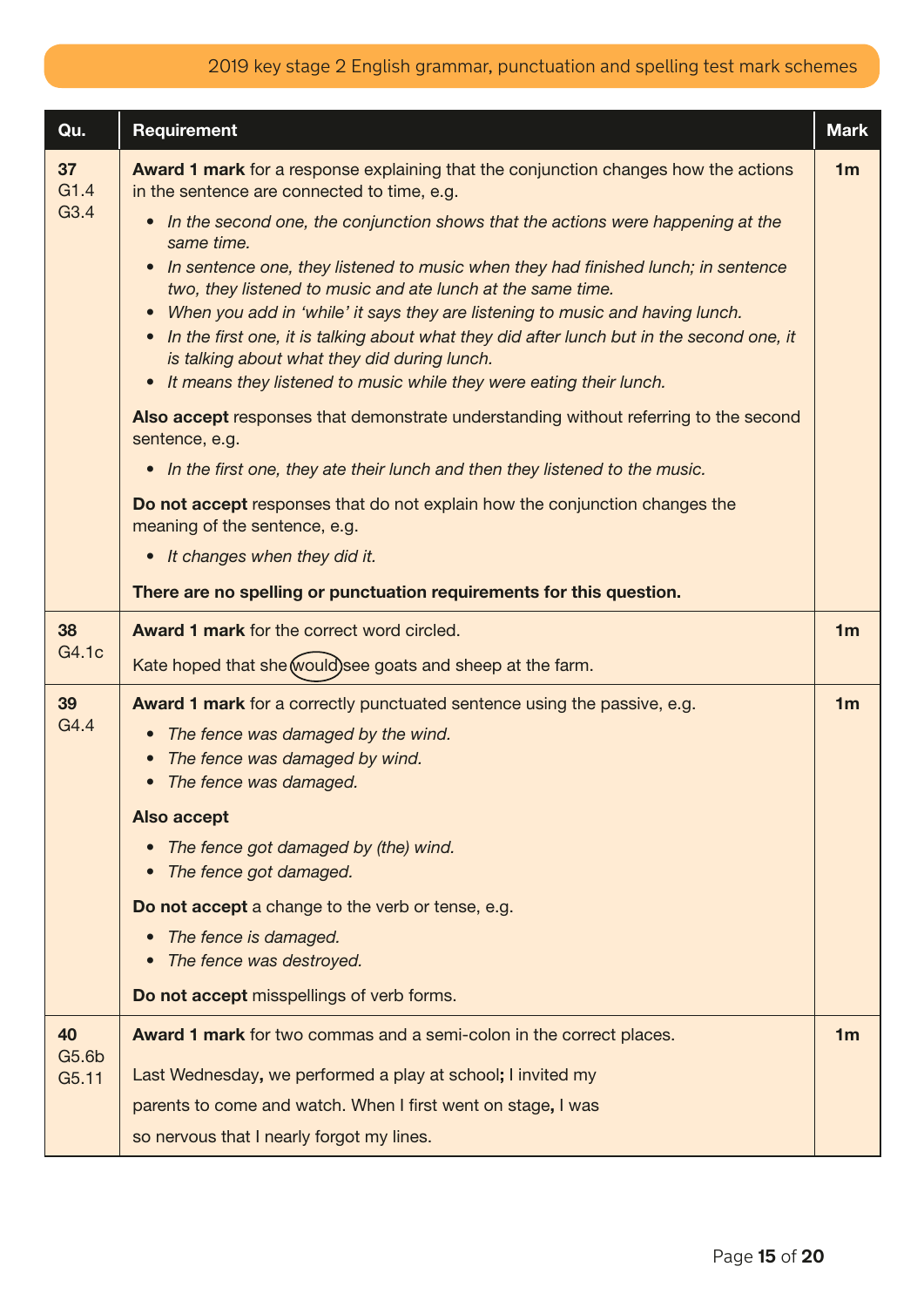| Qu.        | Requirement                                                                                   | <b>Mark</b>    |  |  |  |
|------------|-----------------------------------------------------------------------------------------------|----------------|--|--|--|
| 41<br>G1.1 | <b>Award 1 mark for all three correct.</b>                                                    | 1 <sub>m</sub> |  |  |  |
|            | The (fire) gave the (room) a cosy (feeling).                                                  |                |  |  |  |
| 42<br>G4.4 | The issue was discussed at a council meeting.<br>$\sqrt{}$                                    |                |  |  |  |
| 43         | <b>Award 1 mark for</b>                                                                       | 1 <sub>m</sub> |  |  |  |
| G5.8       | We shall not do that again!                                                                   |                |  |  |  |
|            | shan't                                                                                        |                |  |  |  |
|            | Do not accept misspellings.                                                                   |                |  |  |  |
| 44<br>G6.4 | Award 1 mark for two correct words derived from the word music written in<br>lower case, e.g. | 1 <sub>m</sub> |  |  |  |
| G6.3       | Every member of the Jones family was musical,                                                 |                |  |  |  |
|            | but only Mr Jones was a professional musician.                                                |                |  |  |  |
|            | Do not accept misspellings.                                                                   |                |  |  |  |
| 45<br>G3.2 | <b>Award 1 mark</b> for a correct response, e.g.                                              | 1 <sub>m</sub> |  |  |  |
|            | • noun phrase(s)<br>• expanded noun phrase / extended noun phrase                             |                |  |  |  |
|            | Also accept the grammatical function, i.e.                                                    |                |  |  |  |
|            | · subject                                                                                     |                |  |  |  |
|            | There are no spelling or punctuation requirements for this question.                          |                |  |  |  |
| 46         | <b>Award 1 mark for all five correct.</b>                                                     | 1 <sub>m</sub> |  |  |  |
| G5.1       | (when)we visited the museum in (birmingham) (gareth) arranged                                 |                |  |  |  |
|            | to travel by train with (aunt) aura)                                                          |                |  |  |  |
| 47         | <b>Award 1 mark for all three correct.</b>                                                    | 1 <sub>m</sub> |  |  |  |
| G1.8       | William didn't have(any)cereal in(the)house, so he went out to                                |                |  |  |  |
|            | buy (some) cornflakes.                                                                        |                |  |  |  |
| 48<br>G5.8 | Award 1 mark for a correctly placed apostrophe.                                               | 1 <sub>m</sub> |  |  |  |
|            | Pupils' coats should be hung on the pegs.                                                     |                |  |  |  |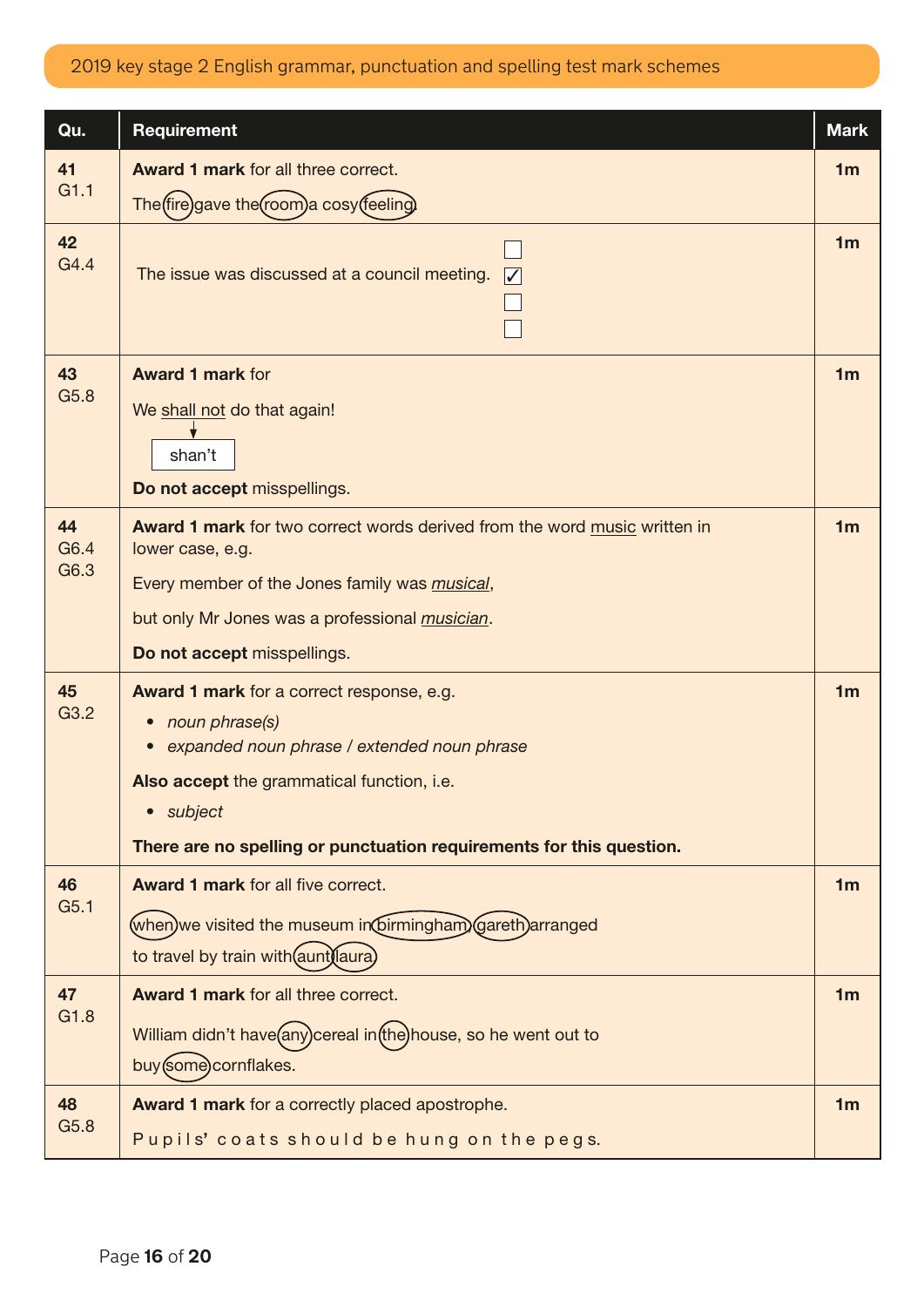| Qu.        | <b>Requirement</b><br><b>Mark</b>                                                                                                                  |  |  |  |  |
|------------|----------------------------------------------------------------------------------------------------------------------------------------------------|--|--|--|--|
| 49<br>G1.7 | <b>Award 1 mark for all three correct.</b><br>(After)the game, Omar and Alisha walked home(with)their<br>grandparents, who lived across) the road. |  |  |  |  |
| 50<br>G3.3 | <b>Award 1 mark</b> for the correct word circled.<br>If you want to enter the competition, you can send your idea<br>by email(or) by post.         |  |  |  |  |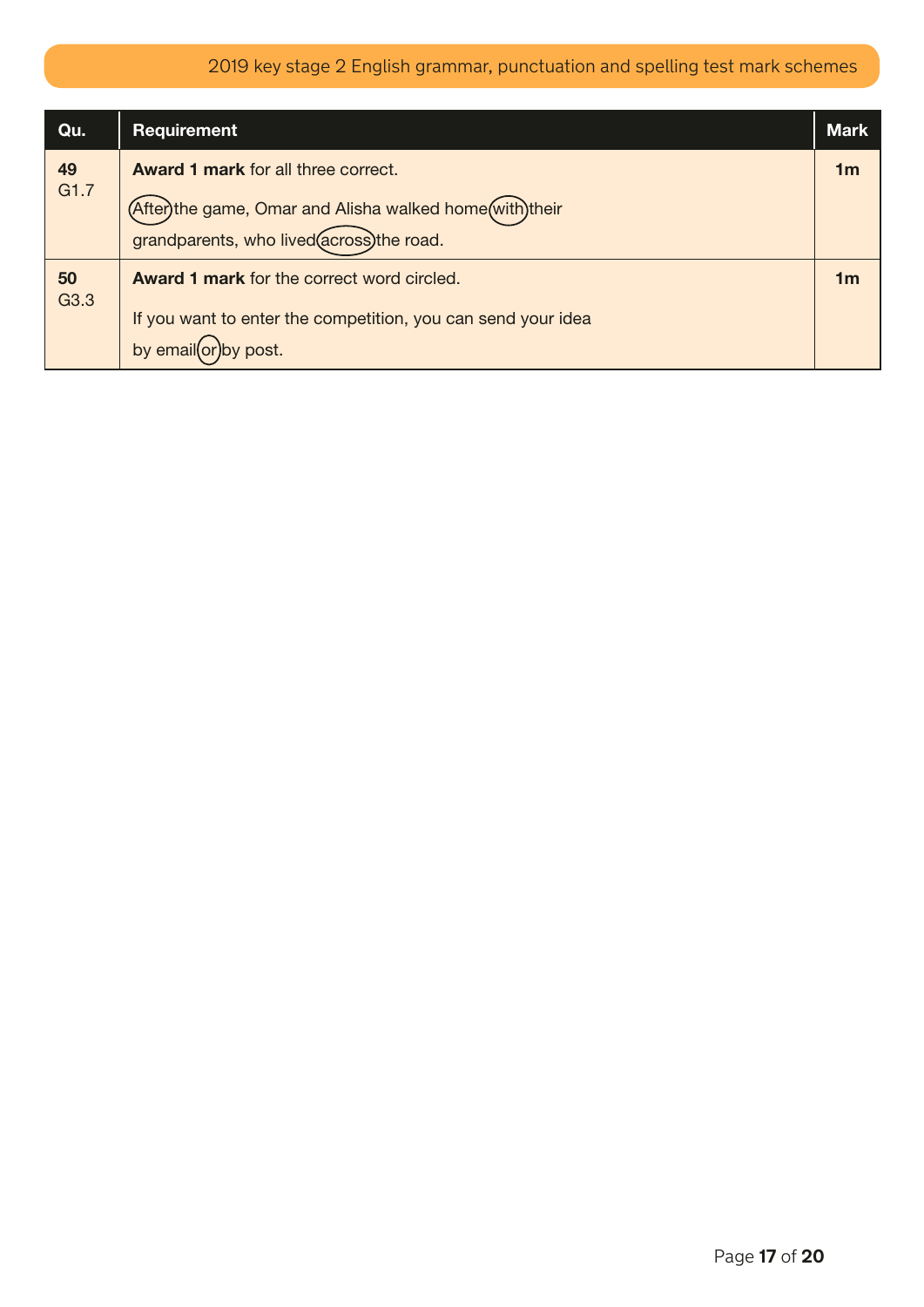## <span id="page-17-0"></span>6. Paper 2: spelling

#### 6.1 Content domain coverage for Paper 2: spelling

This information is provided in Table 3.

#### 6.2 General marking guidance for Paper 2: spelling

The following guidance applies to all questions in Paper 2. Please read this carefully before applying the individual mark schemes.

- If the pupil makes more than one attempt, it must be clear which answer the pupil wishes to be marked.
- If the pupil makes two or more attempts and it is not clear which is to be considered, the mark is not awarded.
- The pupil can answer in upper or lower case, or a mixture of the two. The exception to this is for days of the week, which must be written in lower-case letters with an initial capital letter for the award of the mark.
- If the pupil has answered with the correct sequence of letters but has incorrectly inserted an apostrophe or a hyphen, the mark is not awarded.
- If the pupil has answered with the correct sequence of letters but these have been separated into clearly divided components, with or without a hyphen, the mark is not awarded.

### 6.3 Pupil version of Paper 2: spelling

| <b>Spelling task</b>                                        |                                                                       |
|-------------------------------------------------------------|-----------------------------------------------------------------------|
| 1. The dragon is an imaginary ______________________        |                                                                       |
| 2. There was __________________________ food for everyone.  | 12. She found the _______________________ to try something new.       |
| 3. My little brother is in _________________________ class. | <b>13.</b> Jade and Jamie had a                                       |
| 4. Playing in the snow made my fingers __________________.  | 14. Our class made a model                                            |
|                                                             |                                                                       |
| 6. Charlie __________________________ with relief.          | 16. ______________________ people give to charity.                    |
| 7. ________________________ is easier with a compass.       | 17. Everyone sang the ______________________ loudly.                  |
| 8. Khalid was a                                             |                                                                       |
|                                                             | 19. Sarah _________________________ spilled water all over the table. |
| 10. Do your stretches so you don't pull a                   | 20. The criminal tried to _________________________ the police.       |
|                                                             | <b>END OF TEST</b>                                                    |
| Page 2 of 4                                                 | Page 3 of 4                                                           |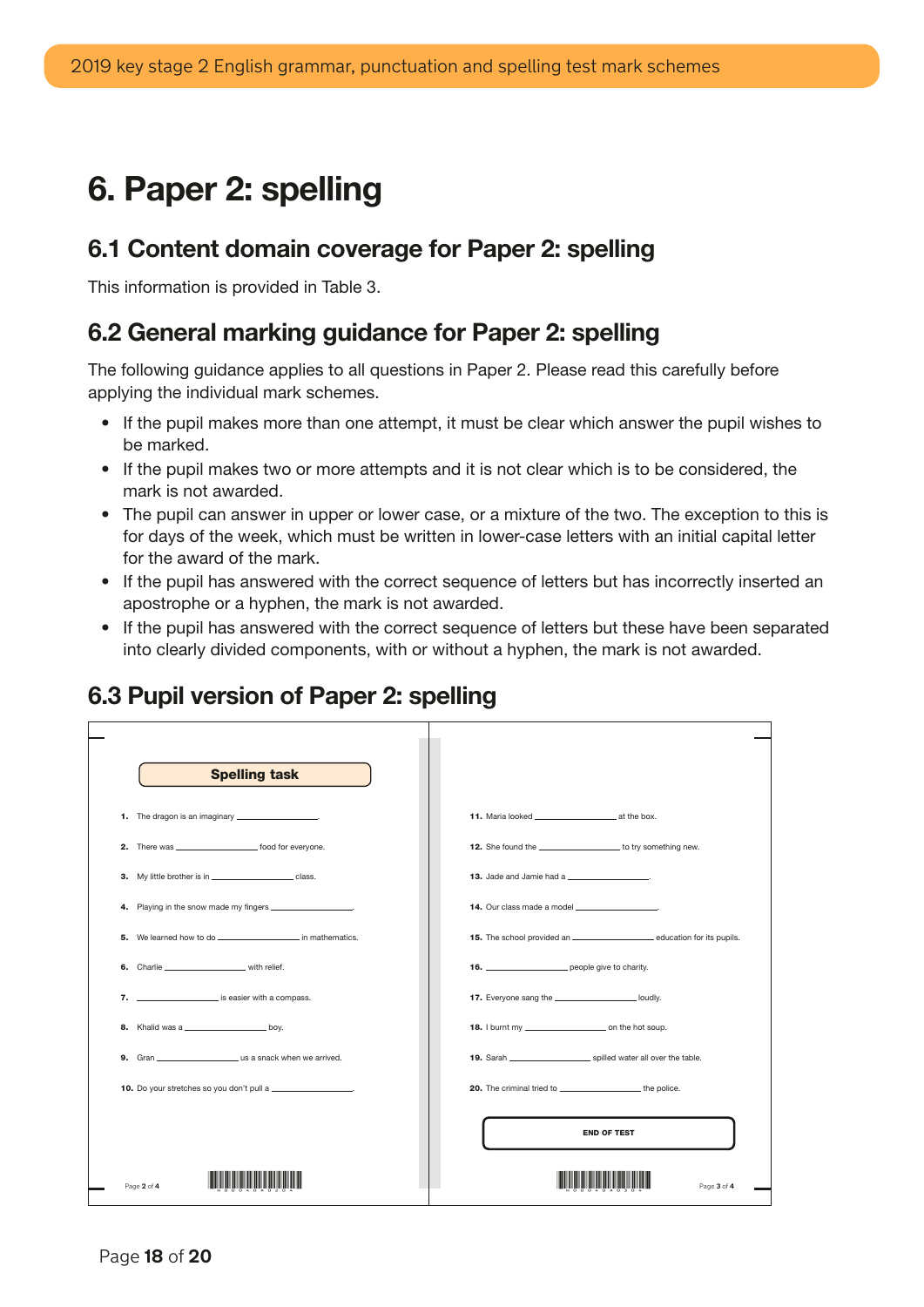## <span id="page-18-0"></span>7. Mark schemes for Paper 2: spelling

Information relating to the content domain reference codes in Table 3 can be found in the key stage 2 English grammar, punctuation and spelling test framework.

| Qu.                     | <b>Spelling</b> | <b>Mark</b>    | <b>Content domain reference</b>                                                         |
|-------------------------|-----------------|----------------|-----------------------------------------------------------------------------------------|
| 1                       | creature        | 1              | S44 - words with endings sounding like /3a/ or /tfa/                                    |
| $\overline{\mathbf{2}}$ | enough          | 1              | S59 - words containing the letter string ough                                           |
| 3                       | reception       | 1              | S47 - endings that sound like /fan/,                                                    |
|                         |                 |                | spelt -tion, -sion, -ssion, -cian                                                       |
| $\overline{\mathbf{4}}$ | numb            | 1              | S60 - words with 'silent' letters                                                       |
|                         |                 |                | (i.e. letters whose presence cannot be predicted from the<br>pronunciation of the word) |
| 5                       | division        | 1              | S45 - endings that sound like / 3an/                                                    |
| 6                       | sighed          | 1              | S61 - homophones and near homophones                                                    |
|                         |                 |                | (Years 3 and 4)                                                                         |
|                         |                 |                | homophones and other words that are often confused                                      |
| $\overline{7}$          |                 |                | (Years 5 and 6)                                                                         |
|                         | navigation      | 1              | S47 - endings that sound like /fan/,<br>spelt -tion, -sion, -ssion, -cian               |
| 8                       | thoughtful      | $\blacksquare$ | S59 - words containing the letter string ough                                           |
| 9                       | offered         | 1              | S38 - adding suffixes beginning with vowel letters to                                   |
|                         |                 |                | words of more than one syllable                                                         |
| 10                      | muscle          | 1              | S51 – words with the /s/ sound spelt sc                                                 |
| 11                      | curiously       | 1              | S46 - the suffix -ous                                                                   |
|                         |                 |                | $S43$ – the suffix -ly                                                                  |
| 12                      | courage         | 1              | S40 - the / N sound spelt ou                                                            |
| 13                      | disagreement    | 1              | S41 - prefixes                                                                          |
| 14                      | pyramid         | 1              | S39 - the /i/ sound spelt y other than at the end of words                              |
| 15                      | excellent       | 1              | S55 - words ending in                                                                   |
|                         |                 |                | -ant, -ance, -ancy, -ent, -ence, -ency                                                  |
| 16                      | generous        | 1              | S46 - the suffix -ous                                                                   |
| 17                      | chorus          | 1              | S48 – words with the /k/ sound spelt ch                                                 |
| 18                      | tongue          | 1              | S50 – words ending with the $/g$ sound<br>spelt -gue and the /k/ sound spelt -que       |
| 19                      | accidentally    | 1              | $S43$ – the suffix -ly                                                                  |
| 20                      | deceive         | 1              | S58 – words with the /i:/ sound spelt ei after c                                        |
|                         |                 |                |                                                                                         |
| <b>Total</b>            |                 | 20             |                                                                                         |

Table 3: Mark schemes and content domain references for Paper 2